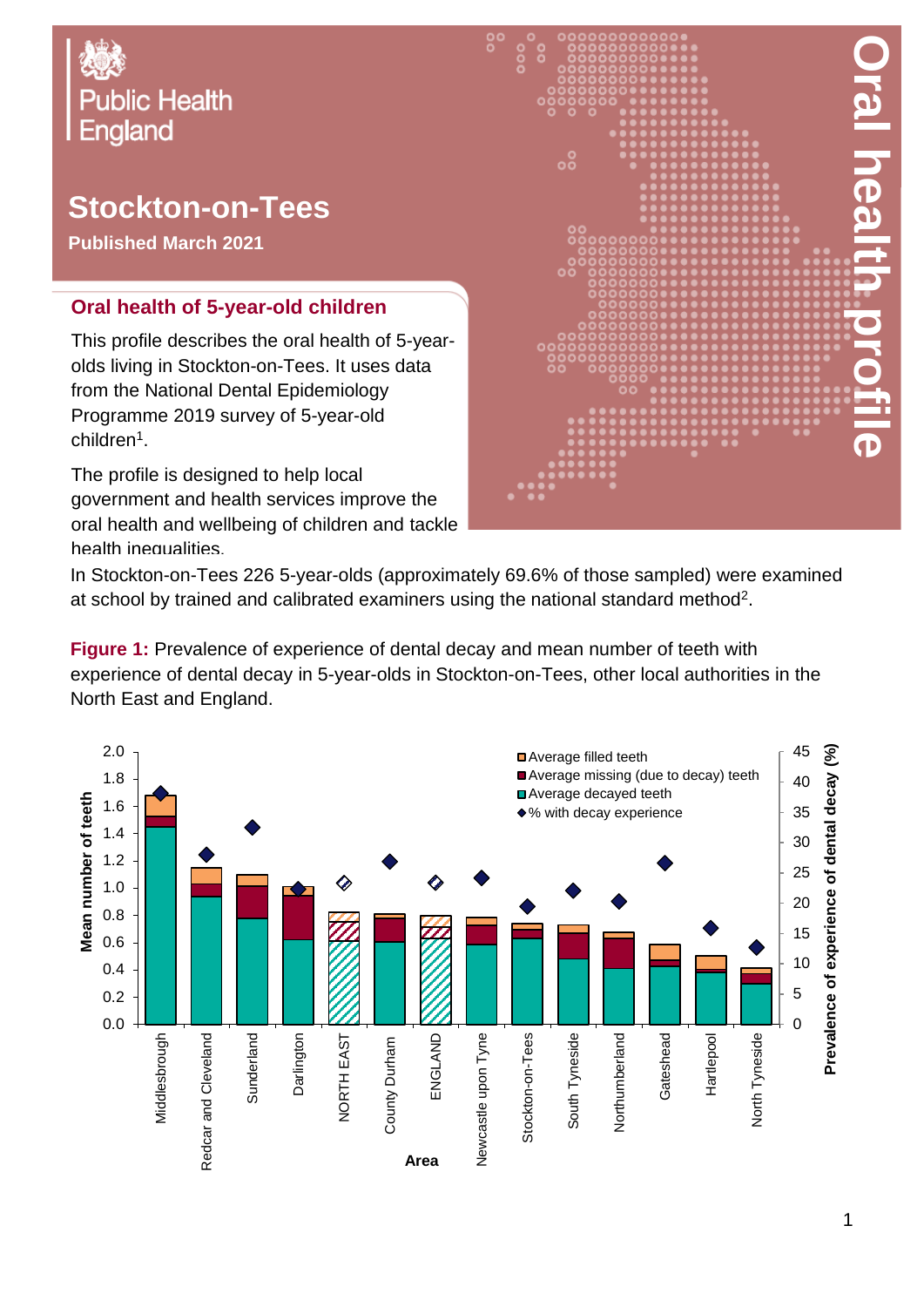**Table 1:** Experience of dental decay in 5-year-olds in Stockton-on-Tees, other local authorities in the North East and England.

| Local authority             | Prevalence of<br>experience of<br>dental decay<br>(% ) | Mean number of teeth<br>with experience of<br>dental decay in all<br>examined children<br>n (95% confidence<br>intervals) | Mean number of teeth<br>with experience of<br>dental decay in children<br>with any decay<br>experience<br>n (95% confidence<br>intervals) |
|-----------------------------|--------------------------------------------------------|---------------------------------------------------------------------------------------------------------------------------|-------------------------------------------------------------------------------------------------------------------------------------------|
| Middlesbrough               | 38.1                                                   | 1.7<br>$(1.31 - 2.05)$                                                                                                    | 4.4<br>$(3.75 - 5.06)$                                                                                                                    |
| Sunderland                  | 32.5                                                   | 1.1<br>$(0.80 - 1.40)$                                                                                                    | 3.4<br>$(2.77 - 3.99)$                                                                                                                    |
| <b>Redcar and Cleveland</b> | 28.0                                                   | 1.1<br>$(0.78 - 1.51)$                                                                                                    | 4.1<br>$(3.23 - 4.98)$                                                                                                                    |
| <b>County Durham</b>        | 26.8                                                   | 0.8<br>$(0.58 - 1.04)$                                                                                                    | 3.0<br>$(2.44 - 3.57)$                                                                                                                    |
| Gateshead                   | 26.6                                                   | 0.6<br>$(0.40 - 0.77)$                                                                                                    | 2.2<br>$(1.72 - 2.67)$                                                                                                                    |
| Newcastle upon Tyne         | 24.2                                                   | 0.8<br>$(0.61 - 0.95)$                                                                                                    | 3.2<br>$(2.76 - 3.72)$                                                                                                                    |
| <b>ENGLAND</b>              | 23.4                                                   | 0.8<br>$(0.78 - 0.81)$                                                                                                    | 3.4<br>$(3.36 - 3.44)$                                                                                                                    |
| <b>NORTH EAST</b>           | 23.3                                                   | 0.8<br>$(0.75 - 0.89)$                                                                                                    | 3.5<br>$(3.32 - 3.72)$                                                                                                                    |
| Darlington                  | 22.3                                                   | 1.0<br>$(0.71 - 1.31)$                                                                                                    | 4.5<br>$(3.63 - 5.43)$                                                                                                                    |
| South Tyneside              | 22.1                                                   | 0.7<br>$(0.46 - 1.00)$                                                                                                    | 3.3<br>$(2.42 - 4.18)$                                                                                                                    |
| Northumberland              | 20.3                                                   | 0.7<br>$(0.48 - 0.87)$                                                                                                    | 3.3<br>$(2.71 - 3.96)$                                                                                                                    |
| Stockton-on-Tees            | 19.5                                                   | 0.7<br>$(0.51 - 0.97)$                                                                                                    | 3.8<br>$(3.10 - 4.50)$                                                                                                                    |
| Hartlepool                  | 15.9                                                   | 0.5<br>$(0.29 - 0.71)$                                                                                                    | 3.2<br>$(2.25 - 4.06)$                                                                                                                    |
| North Tyneside              | 12.7                                                   | 0.4<br>$(0.28 - 0.55)$                                                                                                    | 3.3<br>$(2.60 - 3.94)$                                                                                                                    |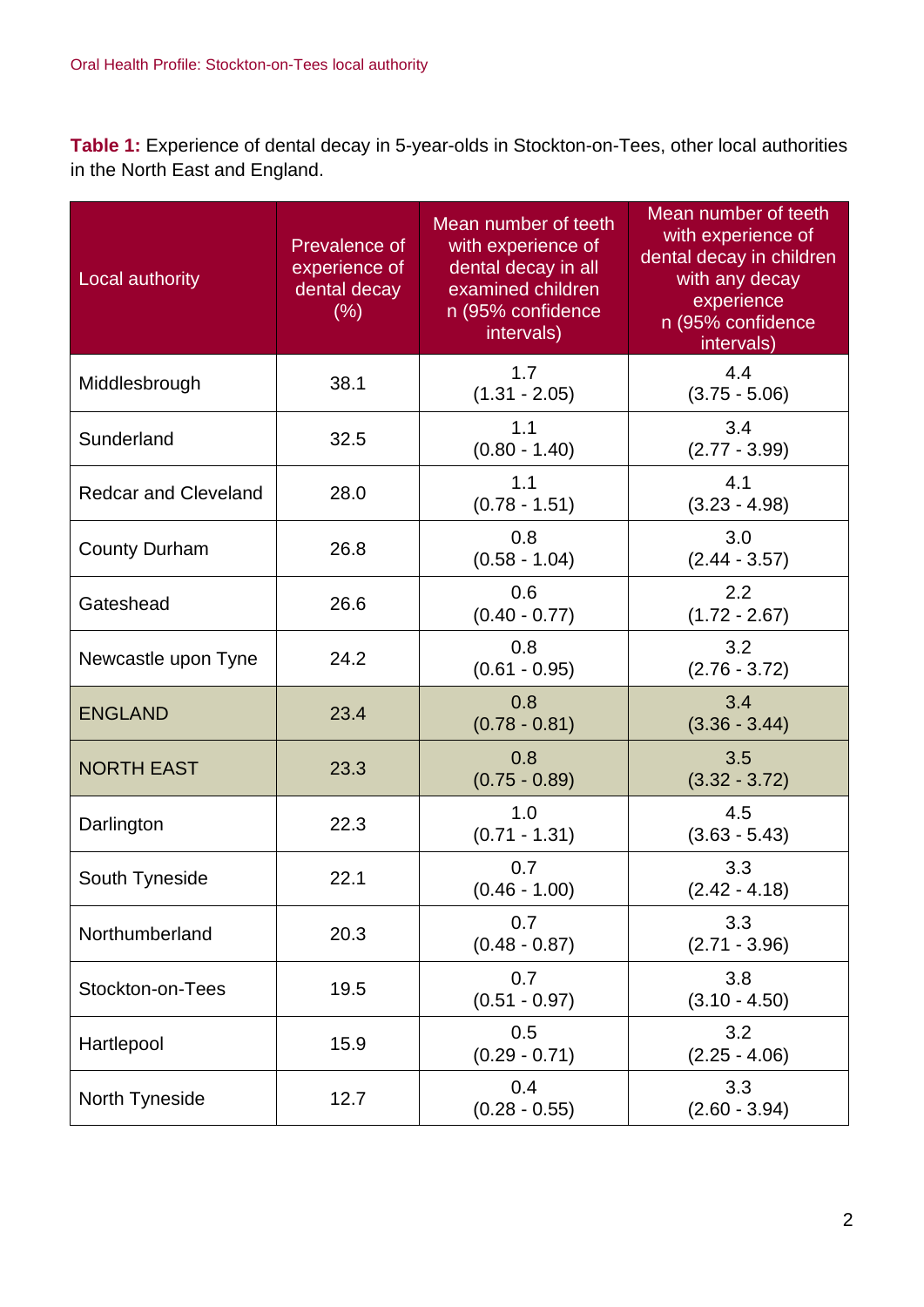**Table 2.** Measures of oral health among 5-year-olds in Stockton-on-Tees, it's statistical neighbours,<sup>i</sup> the North East and England.

|                                                                                                    | Stockton-on-<br><b>Tees</b> | <b>Statistical</b><br>neighbour within<br><b>North East:</b><br>Darlington | <b>Statistical</b><br>neighbour<br>comparator 1:<br>Darlington | <b>North</b><br>East | England |
|----------------------------------------------------------------------------------------------------|-----------------------------|----------------------------------------------------------------------------|----------------------------------------------------------------|----------------------|---------|
| Prevalence of<br>experience of dental<br>decay                                                     | 19.5%                       | 22.3%                                                                      | 22.3%                                                          | 23.3%                | 23.4%   |
| Mean number of teeth<br>with experience of<br>dental decay                                         | 0.7                         | 1.0                                                                        | 1.0                                                            | 0.8                  | 0.8     |
| Mean number of teeth<br>with experience of<br>decay in those with<br>experience of dental<br>decay | 3.8                         | 4.5                                                                        | 4.5                                                            | 3.5                  | 3.4     |
| Mean number of<br>decayed teeth in<br>those with experience<br>of dental decay                     | 3.4                         | 2.8                                                                        | 2.8                                                            | 2.6                  | 2.7     |
| Proportion with active<br>decay                                                                    | 17.1%                       | 18.5%                                                                      | 18.5%                                                          | 19.9%                | 20.4%   |
| Proportion with<br>experience of tooth<br>extractionii                                             | 1.6%                        | 5.6%                                                                       | 5.6%                                                           | 3.1%                 | 2.2%    |
| Proportion with dental<br>abscess                                                                  | 2.5%                        | 1.2%                                                                       | 1.2%                                                           | 1.6%                 | 1.0%    |
| Proportion with teeth<br>decayed into pulp                                                         | 7.8%                        | 4.5%                                                                       | 4.5%                                                           | 4.0%                 | 3.3%    |
| Proportion with decay<br>affecting incisorsii                                                      | 6.5%                        | 5.1%                                                                       | 5.1%                                                           | 5.6%                 | 5.2%    |
| Proportion with high<br>levels of plaque present<br>on upper front teethiv                         | 0.0%                        | 0.4%                                                                       | 0.4%                                                           | 2.2%                 | 1.2%    |

<sup>i</sup>generated by the children's services statistical neighbour benchmarking tool, the neighbour within the North East has "Extremely Close" comparator characteristics and the national neighbour 1 has "Extremely Close" comparator characteristics<sup>3</sup>.

ii experience of extraction of one or more teeth on one or more occasions.

iii dental decay involving one or more surfaces of upper anterior teeth.

iv indicative of poor tooth brushing habits.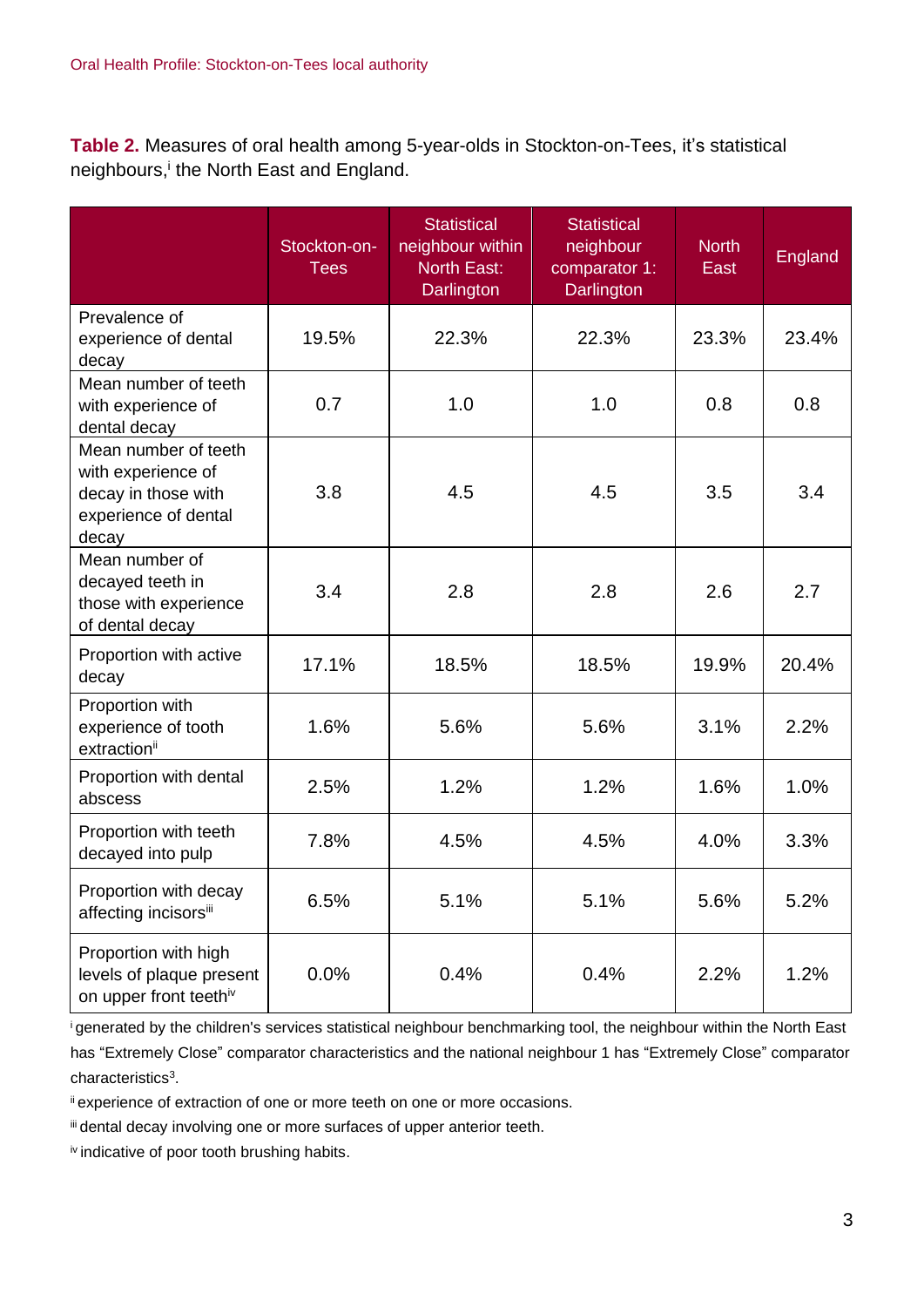**Figure 2:** Prevalence of experience of dental decay in 5-year-olds in Stockton-on-Tees, by local authority Index of Multiple Deprivation (IMD) 2019 quintiles.



Error bars represent 95% confidence limits





Error bars represent 95% confidence limits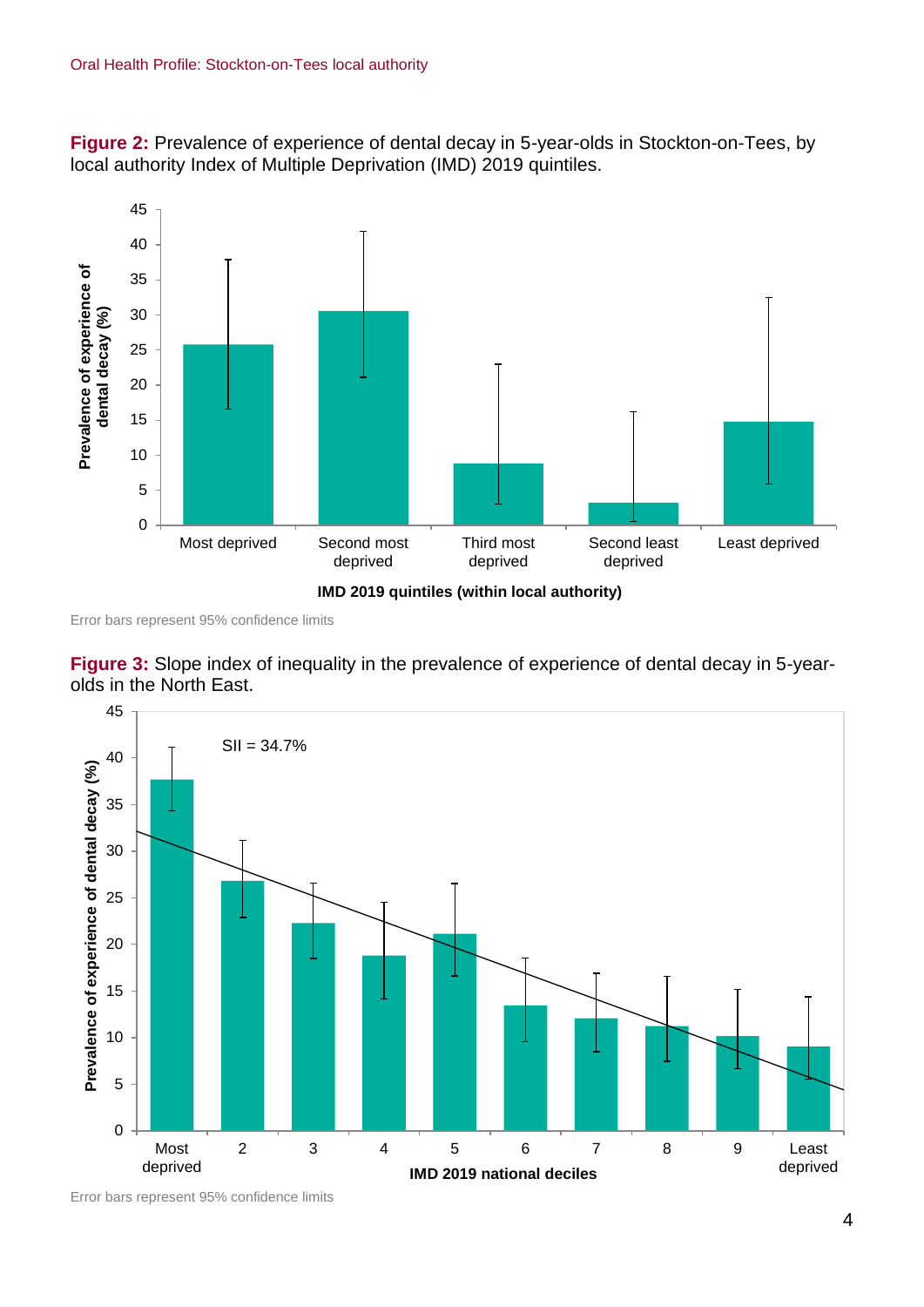**Figure 4:** Prevalence of experience of dental decay in 5-year-olds in Stockton-on-Tees, the North East and England, by year.



Error bars represent 95% confidence limits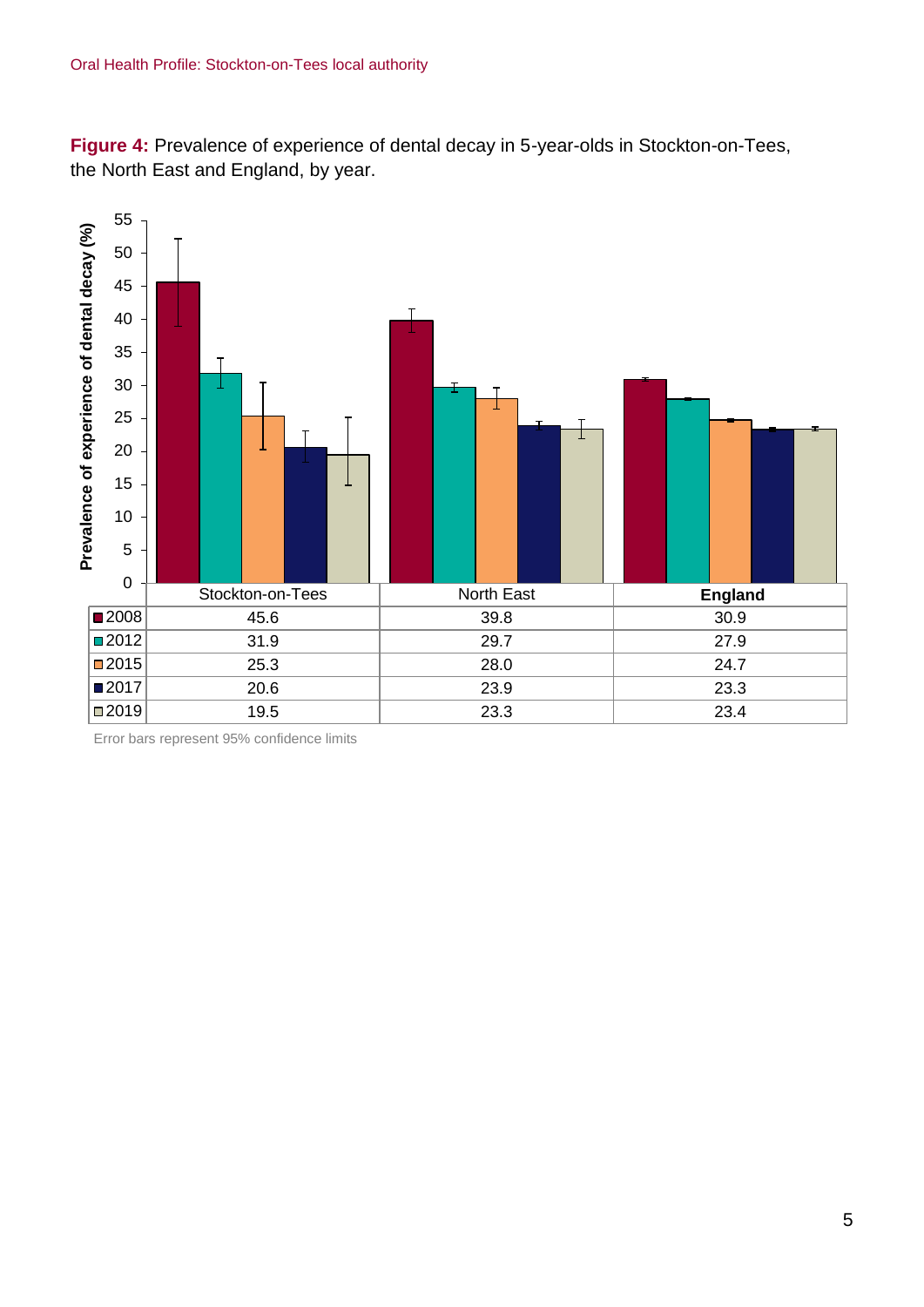**Table 3:** Experience of dental decay in 5-year-olds in the North East, by ethnic group.

| Ethnic group                    | Number of<br>children<br>examined<br>(N) | Prevalence of<br>experience of<br>dental decay<br>$(\% )$ | Mean number of teeth<br>with experience of<br>dental decay among<br>children with any<br>experience of dental<br>decay n (95% CI) | Prevalence of<br>dental decay<br>affecting incisors<br>$(\% )$ |
|---------------------------------|------------------------------------------|-----------------------------------------------------------|-----------------------------------------------------------------------------------------------------------------------------------|----------------------------------------------------------------|
| Other ethnic<br>background      | 29                                       | 62.1                                                      | 4.8<br>$(3.23 - 6.33)$                                                                                                            | 27.6                                                           |
| Asian / Asian<br><b>British</b> | 183                                      | 34.4                                                      | 3.5<br>$(2.87 - 4.21)$                                                                                                            | 13.1                                                           |
| Mixed                           | 78                                       | 25.6                                                      | 3.6<br>$(2.51 - 4.69)$                                                                                                            | 5.1                                                            |
| Not provided                    | 62                                       | 24.2                                                      | 2.5<br>$(1.70 - 3.23)$                                                                                                            | 9.7                                                            |
| Black / Black<br><b>British</b> | 58                                       | 22.4                                                      | 3.1<br>$(1.34 - 4.82)$                                                                                                            | 1.7                                                            |
| White                           | 2,689                                    | 21.6                                                      | 3.5<br>$(3.28 - 3.72)$                                                                                                            | 4.8                                                            |
| <b>North East</b>               | 3,099                                    | 23.3                                                      | 3.5<br>$(3.32 - 3.72)$                                                                                                            | 5.6                                                            |

**Figure 5:** Prevalence of experience of dental decay in 5-year-olds in the North East, by ethnic group.

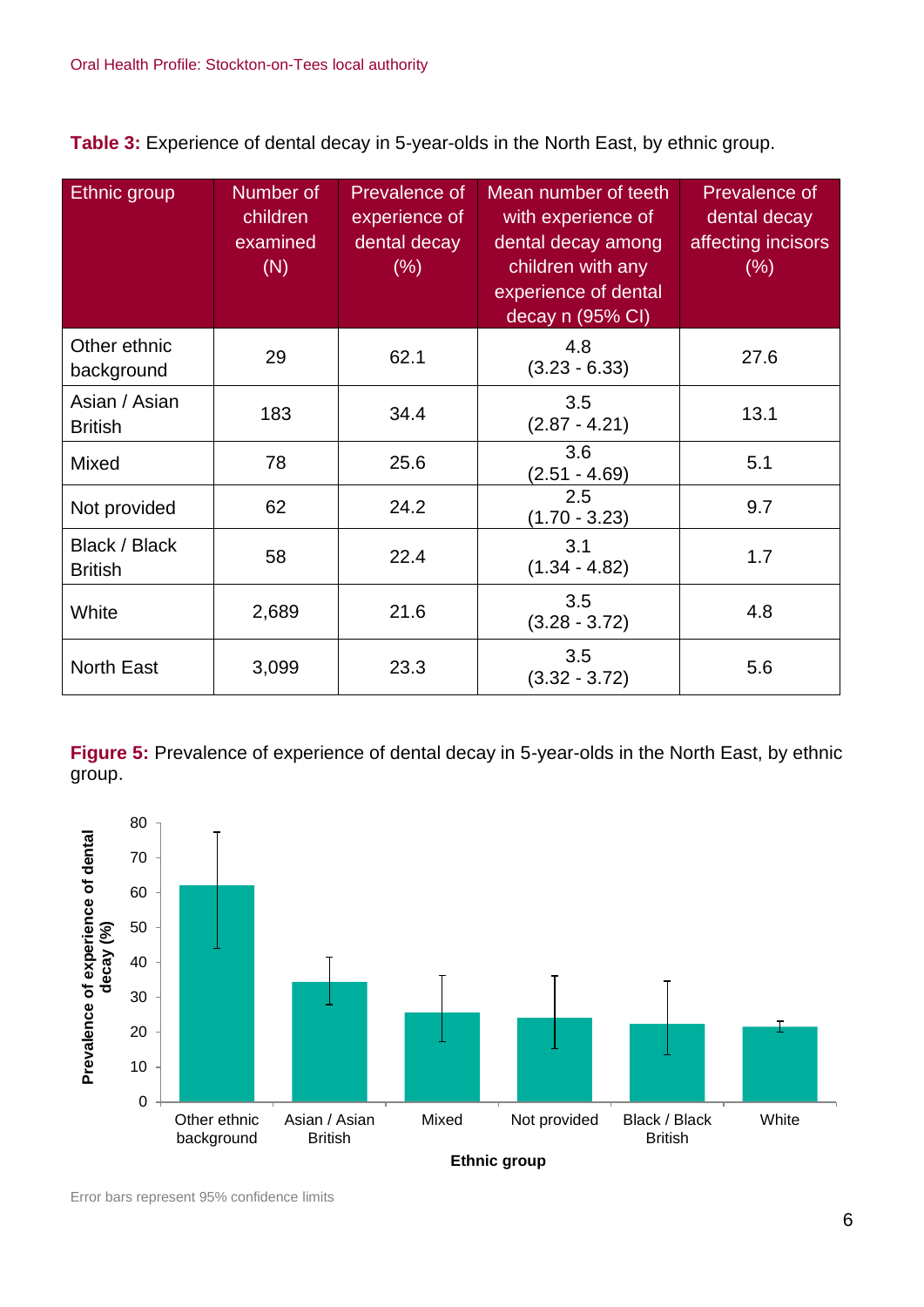**Figure 6:** Prevalence of experience of dental decay in 5-year-olds in Stockton-on-Tees, by ward, 2017.



| Key | Label                             |
|-----|-----------------------------------|
| 1   | Billingham Central (34.9%)        |
| 2   | Billingham East (34.5%)           |
| 3   | Billingham North (23.1%)          |
| 4   | Billingham South (38.2%)          |
| 5   | Billingham West (10.0%)           |
| 6   | Bishopsgarth and Elm Tree (10.0%) |
| 7   | Eaglescliffe (15.4%)              |
| 8   | Fairfield (17.1%)                 |
| 9   | Grangefield (21.8%)               |
| 10  | Hardwick and Salters Lane (30.0%) |
| 11  | Hartburn (19.6%)                  |
| 12  | Ingleby Barwick East (18.9%)      |
| 13  | Ingleby Barwick West (12.6%)      |

| Key | Label                          |
|-----|--------------------------------|
| 14  | Mandale and Victoria (31.0%)   |
| 15  | Newtown (40.6%)                |
| 16  | Northern Parishes (15.4%)      |
| 17  | Norton North (21.6%)           |
| 18  | Norton South (25.0%)           |
| 19  | Norton West (15.6%)            |
| 20  | Parkfield and Oxbridge (33.8%) |
| 21  | Roseworth (35.0%)              |
| 22  | Stainsby Hill (31.4%)          |
| 23  | Stockton Town Centre (31.9%)   |
| 24  | Village (28.8%)                |
| 25  | Western Parishes (17.4%)       |
| 26  | Yarm (4.5%)                    |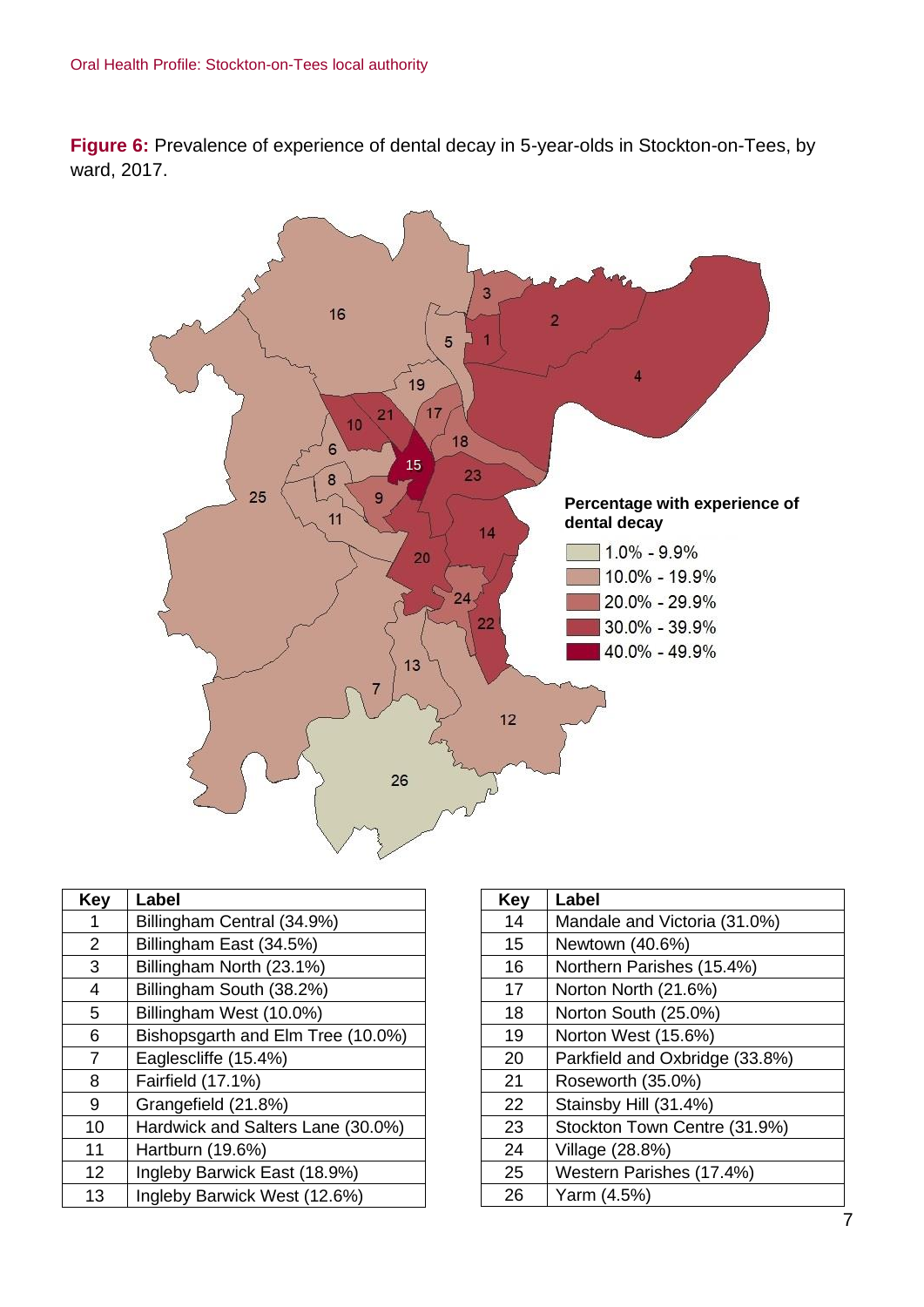### **Summary**

In Stockton-on-Tees average levels of dental decay are similar to the average for England. Within Stockton-on-Tees, the highest levels of experience of dental decay are clustered around the Newtown ward.

The small sample size means it is not possible to provide information at ward level using 2019 data. Future surveys could be commissioned to provide larger samples to facilitate local analysis. Commissioning High Quality Information to Support Oral Health Improvement: A toolkit about dental epidemiology for local authorities, commissioners and partners is available to support the commissioning of oral health surveys $^4$ .

Public health interventions can improve child oral health at a local level. Local authorities improving oral health: commissioning better oral health for children and young people is available to support local authorities to commission oral health improvement programmes for children and young people aged up to 19 years<sup>5</sup>.

If further local analysis is required, please contact the national dental public health team: DentalPHIntelligence@phe.gov.uk

#### **References**

1. Public Health England (2020). National Dental Epidemiology Programme for England: oral health survey of 5-year-olds 2019 [Online]. Available at: <https://www.gov.uk/government/statistics/oral-health-survey-of-5-year-old-children-2019> [Accessed 29 May 2020].

2. Pine, C.M., Pitts, N.B. and Nugent, Z.J. (1997a). British Association for the Study of Community Dentistry (BASCD) guidance on the statistical aspects of training and calibration of examiners for surveys of child dental health. A BASCD co-ordinated dental epidemiology programme quality standard. Community Dental Health 14 (Supplement 1):18-29.

3. Children's services statistical neighbour benchmarking tool [online]. Available at: [www.gov.uk/government/publications/local-authority-interactive-tool-lait](http://www.gov.uk/government/publications/local-authority-interactive-tool-lait) [Accessed 29 May 2020].

4. Public Health England (2016). Commissioning high quality information to support oral health improvement. A toolkit about dental epidemiology for local authorities, commissioners and partners [Online]. Available at:

[https://assets.publishing.service.gov.uk/government/uploads/system/uploads/attachment\\_data/](https://assets.publishing.service.gov.uk/government/uploads/system/uploads/attachment_data/file/773332/Commissioning_High_Quality_Information_to_Support_Oral_Health_Improvement.pdf) [file/773332/Commissioning\\_High\\_Quality\\_Information\\_to\\_Support\\_Oral\\_Health\\_Improvement.](https://assets.publishing.service.gov.uk/government/uploads/system/uploads/attachment_data/file/773332/Commissioning_High_Quality_Information_to_Support_Oral_Health_Improvement.pdf) [pdf](https://assets.publishing.service.gov.uk/government/uploads/system/uploads/attachment_data/file/773332/Commissioning_High_Quality_Information_to_Support_Oral_Health_Improvement.pdf)